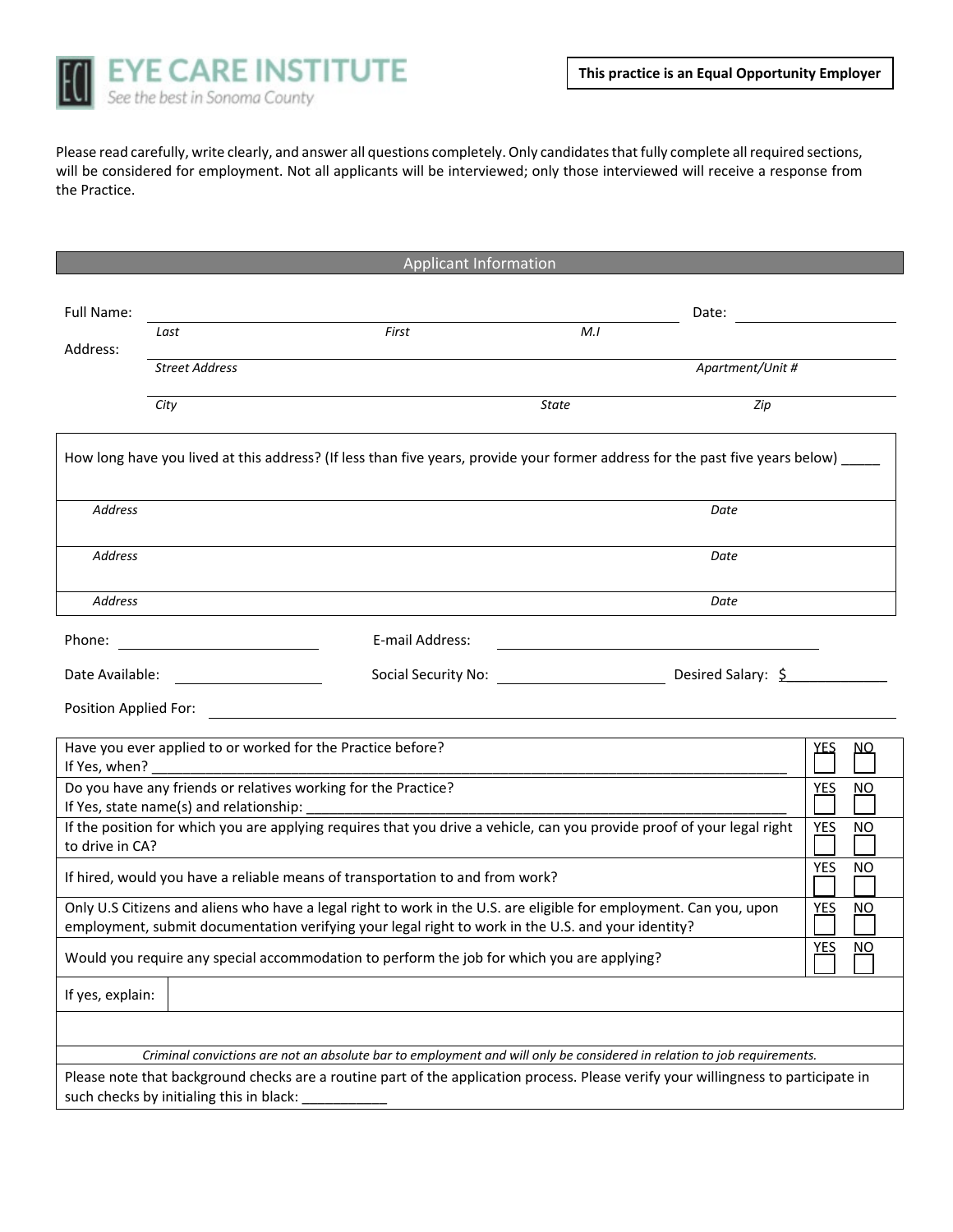|  | <b>Education and Certification</b> |
|--|------------------------------------|
|  |                                    |

|                     | Address:___                                                                                                       |                                                      |                                                                                                                                                                                                                                                                |
|---------------------|-------------------------------------------------------------------------------------------------------------------|------------------------------------------------------|----------------------------------------------------------------------------------------------------------------------------------------------------------------------------------------------------------------------------------------------------------------|
|                     | Did you graduate? YES                                                                                             | $\overline{\phantom{a}}$ NO $\overline{\phantom{a}}$ |                                                                                                                                                                                                                                                                |
|                     | Address:                                                                                                          |                                                      |                                                                                                                                                                                                                                                                |
|                     | Did you graduate? YES   NO                                                                                        |                                                      |                                                                                                                                                                                                                                                                |
|                     |                                                                                                                   |                                                      |                                                                                                                                                                                                                                                                |
|                     | Address:                                                                                                          |                                                      |                                                                                                                                                                                                                                                                |
|                     | Did you graduate? YES   NO                                                                                        |                                                      | Degree: _________________________                                                                                                                                                                                                                              |
|                     | Address: <b>Address</b>                                                                                           |                                                      |                                                                                                                                                                                                                                                                |
|                     | Did you graduate? YES   NO                                                                                        |                                                      | Degree: ____________________________                                                                                                                                                                                                                           |
|                     | References                                                                                                        |                                                      |                                                                                                                                                                                                                                                                |
|                     |                                                                                                                   |                                                      | List below three persons not related to you who have knowledge of your work performance within the last three years.                                                                                                                                           |
| Full Name:          |                                                                                                                   |                                                      |                                                                                                                                                                                                                                                                |
| Occupation:         |                                                                                                                   | Phone:                                               |                                                                                                                                                                                                                                                                |
| Email Address:      |                                                                                                                   |                                                      | Number of years acquainted: ________                                                                                                                                                                                                                           |
| <b>Full Name:</b>   |                                                                                                                   |                                                      | Relationship: Note and the set of the set of the set of the set of the set of the set of the set of the set of                                                                                                                                                 |
| Occupation:         |                                                                                                                   | Phone:                                               |                                                                                                                                                                                                                                                                |
| Email Address:      |                                                                                                                   |                                                      | Number of years acquainted: ________                                                                                                                                                                                                                           |
| <b>Full Name:</b>   |                                                                                                                   |                                                      |                                                                                                                                                                                                                                                                |
| Occupation:         |                                                                                                                   | Phone:                                               |                                                                                                                                                                                                                                                                |
| Email Address:      |                                                                                                                   |                                                      | Number of years acquainted:                                                                                                                                                                                                                                    |
|                     | <b>Employment History</b>                                                                                         |                                                      |                                                                                                                                                                                                                                                                |
|                     | attaching a resume. If currently employed, state why you are seeking other employment under "Reason for Leaving". |                                                      | List below all present and past employment, whether paid or unpaid, starting with your most recent employer (last 10 years is<br>sufficient). Account for all periods of unemployment. Attach extra pages if necessary. You must complete this section even if |
| Company:            |                                                                                                                   |                                                      |                                                                                                                                                                                                                                                                |
| Address:            |                                                                                                                   |                                                      | Supervisor: $\qquad \qquad \qquad \qquad$                                                                                                                                                                                                                      |
| Email Address:      |                                                                                                                   |                                                      | May we contact?<br>YES NO                                                                                                                                                                                                                                      |
| Job Title:          |                                                                                                                   |                                                      |                                                                                                                                                                                                                                                                |
| Responsibilities:   |                                                                                                                   |                                                      |                                                                                                                                                                                                                                                                |
| Reason for Leaving: |                                                                                                                   |                                                      |                                                                                                                                                                                                                                                                |
| Company:            |                                                                                                                   |                                                      | Phone:<br><u> 1989 - Johann Harry Harry Harry Harry Harry Harry Harry Harry Harry Harry Harry Harry Harry Harry Harry Harry</u>                                                                                                                                |
| Address:            |                                                                                                                   |                                                      | Supervisor: _______                                                                                                                                                                                                                                            |
| Email Address:      |                                                                                                                   |                                                      | <b>YES</b><br>NO<br>May we contact?                                                                                                                                                                                                                            |
| Job Title:          |                                                                                                                   |                                                      |                                                                                                                                                                                                                                                                |
| Responsibilities:   |                                                                                                                   |                                                      |                                                                                                                                                                                                                                                                |
| Reason for Leaving: |                                                                                                                   |                                                      |                                                                                                                                                                                                                                                                |
| Company:            |                                                                                                                   |                                                      | Phone:                                                                                                                                                                                                                                                         |
| Address:            |                                                                                                                   |                                                      |                                                                                                                                                                                                                                                                |
| Email Address:      |                                                                                                                   |                                                      | <b>YES</b><br><b>NO</b><br>May we contact?                                                                                                                                                                                                                     |

Job Title:

Responsibilities: Reason for Leaving:

| <b>IVIUY WE COTTLUCT:</b> | .<br>. |
|---------------------------|--------|
| From:                     | ∙∩ ا   |